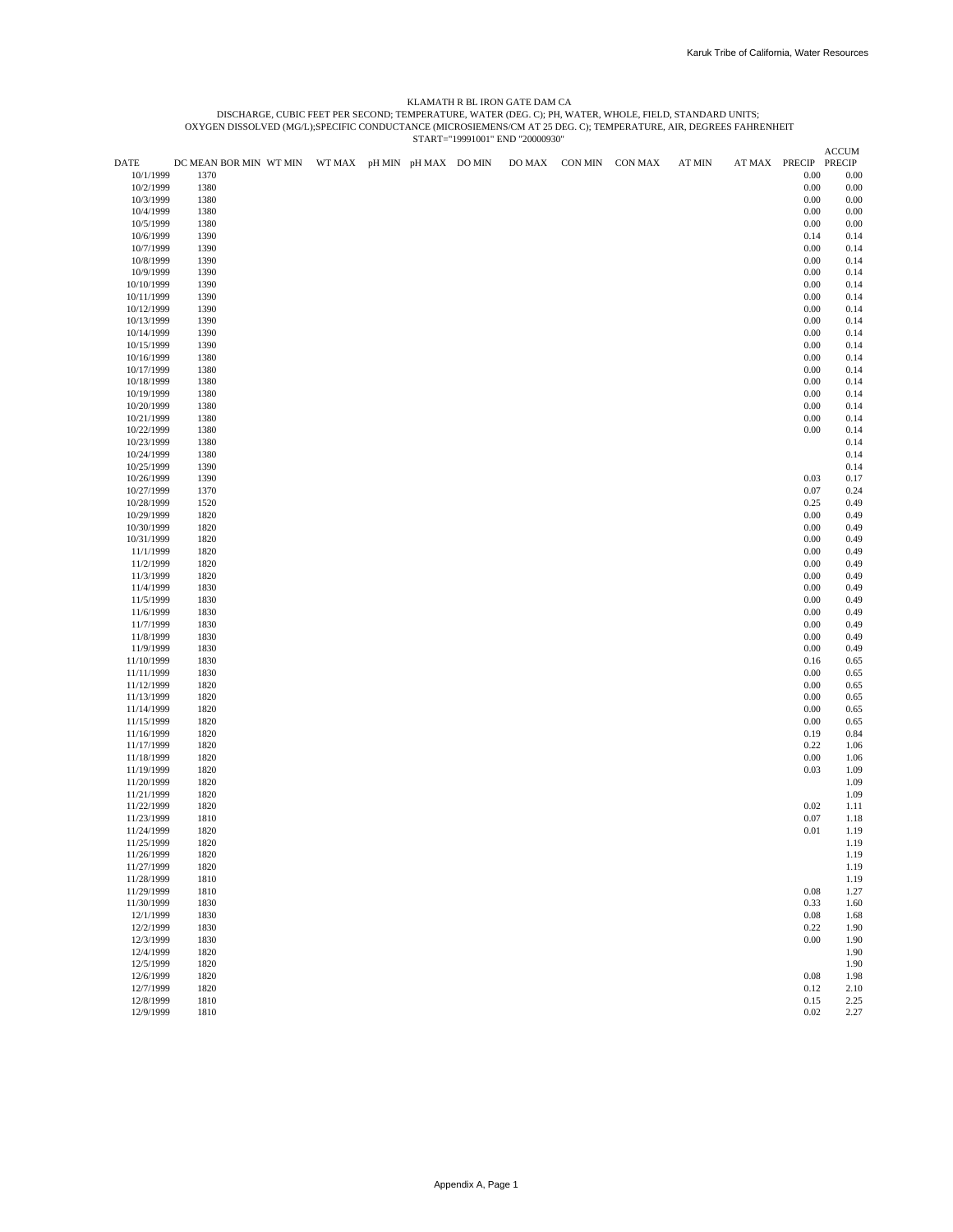#### KLAMATH R BL IRON GATE DAM CA

DISCHARGE, CUBIC FEET PER SECOND; TEMPERATURE, WATER (DEG. C); PH, WATER, WHOLE, FIELD, STANDARD UNITS;<br>OXYGEN DISSOLVED (MG/L);SPECIFIC CONDUCTANCE (MICROSIEMENS/CM AT 25 DEG. C); TEMPERATURE, AIR, DEGREES FAHRENHEIT<br>STAR

|                          |                        |            |                             |            |            | 01/11/1-1///1001 |        |            |            |               |          |              | <b>ACCUM</b>  |
|--------------------------|------------------------|------------|-----------------------------|------------|------------|------------------|--------|------------|------------|---------------|----------|--------------|---------------|
| <b>DATE</b>              | DC MEAN BOR MIN WT MIN |            | WT MAX pH MIN pH MAX DO MIN |            |            |                  | DO MAX | CON MIN    | CON MAX    | <b>AT MIN</b> | AT MAX   | PRECIP       | <b>PRECIP</b> |
| 12/10/1999               | 1810                   |            |                             |            |            |                  |        |            |            |               |          | 0.00         | 2.27          |
| 12/11/1999               | 1810                   |            |                             |            |            |                  |        |            |            |               |          |              | 2.27          |
| 12/12/1999               | 1810                   |            |                             |            |            |                  |        |            |            |               |          |              | 2.27          |
| 12/13/1999               | 1820                   |            |                             |            |            |                  |        |            |            |               |          |              | 2.27          |
| 12/14/1999               | 1820                   |            |                             |            |            |                  |        |            |            |               |          |              | 2.27          |
| 12/15/1999               | 1820                   |            |                             |            |            |                  |        |            |            |               |          |              | 2.27          |
| 12/16/1999               | 1820                   | 6.0        | 6.2                         | 7.2        | 7.6        |                  |        | 144        | 146        | 29            | 51       | 0.00         | 2.27          |
| 12/17/1999               | 1820                   | 5.9        | 6.1                         | 7.2        | 7.5        |                  |        | 144        | 144        | 28            | 49       | 0.00         | 2.27          |
| 12/18/1999               | 1810                   | 5.9        | 6.3                         | 7.2        | 7.5        |                  |        | 144        | 144        | 27            | 48       | 0.00         | 2.27          |
| 12/19/1999               | 1810                   | 5.6        | 6.0                         | 7.4        | 7.5        |                  |        | 143        | 145        | 24            | 55       | 0.00         | 2.27          |
| 12/20/1999               | 1820                   | 5.3        | 5.6                         | 7.4        | 7.5        |                  |        | 144        | 144        | 22            | 56       | 0.00         | 2.27          |
| 12/21/1999               | 1820                   | 5.1        | 5.5                         | 7.4        | 7.5        |                  |        | 143        | 144        | 20            | 57       | 0.00         | 2.27          |
| 12/22/1999               | 1820                   | 4.9        | 5.3                         | 7.4        | 7.4        |                  |        | 143        | 144        | 20            | 56       | 0.00         | 2.27          |
| 12/23/1999               | 1810                   | 4.8        | 5.1                         | 7.4        | 7.4        |                  |        | 143        | 144        | 18            | 55       | 0.00         | 2.27          |
| 12/24/1999               | 1820                   | 4.6        | 5.0                         | 7.3        | 7.4        |                  |        | 143        | 143        | 17            | 54       | 0.00         | 2.27          |
| 12/25/1999<br>12/26/1999 | 1830<br>1830           | 4.5<br>4.4 | 4.9<br>4.8                  | 7.3<br>7.4 | 7.4<br>7.4 |                  |        | 143<br>143 | 144<br>144 | 18<br>16      | 54<br>55 | 0.00<br>0.00 | 2.27<br>2.27  |
| 12/27/1999               | 1830                   | 4.3        | 4.7                         | 7.4        | 7.4        |                  |        | 143        | 144        | 17            | 56       | 0.00         | 2.27          |
| 12/28/1999               | 1830                   | 4.2        | 4.6                         | 7.4        | 7.4        |                  |        | 142        | 144        | 17            | 54       | 0.00         | 2.27          |
| 12/29/1999               | 1830                   | 4.1        | 4.4                         | 7.4        | 7.4        |                  |        | 143        | 152        | 16            | 51       | 0.00         | 2.27          |
| 12/30/1999               | 1830                   | 4.0        | 4.4                         | 7.4        | 7.4        |                  |        | 142        | 152        | 15            | 51       | 0.00         | 2.27          |
| 12/31/1999               | 1880                   | 4.0        | 4.4                         | 7.4        | 7.4        |                  |        | 142        | 143        | 16            | 49       | 0.00         | 2.27          |
| 1/1/2000                 | 1930                   | 4.0        | 4.3                         | 7.3        | 7.5        |                  |        | 143        | 149        | 17            | 35       | 0.01         | 2.28          |
| 1/2/2000                 | 1830                   | 3.9        | 4.3                         | 7.4        | 7.5        |                  |        | 148        | 151        | 18            | 41       | 0.01         | 2.29          |
| 1/3/2000                 | 1830                   | 4.2        | 4.5                         | 7.4        | 7.5        |                  |        | 146        | 149        | 32            | 43       | 0.00         | 2.29          |
| 1/4/2000                 | 1830                   | 4.2        | 4.5                         | 7.4        | 7.5        |                  |        | 142        | 146        | 30            | 52       | 0.02         | 2.31          |
| 1/5/2000                 | 1830                   | 4.0        | 4.4                         | 7.4        | 7.4        |                  |        | 142        | 143        | 21            | 49       | 0.00         | 2.31          |
| 1/6/2000                 | 1830                   | 3.8        | 4.1                         | 7.4        | 7.4        |                  |        | 142        | 143        | 19            | 38       | 0.00         | 2.31          |
| 1/7/2000                 | 1830                   | 3.9        | 4.2                         | 7.4        | 7.5        |                  |        | 142        | 142        | 27            | 49       | 0.00         | 2.31          |
| 1/8/2000                 | 1830                   | 4.0        | 4.3                         | 7.4        | 7.5        |                  |        | 142        | 143        | 27            | 53       | 0.00         | 2.31          |
| 1/9/2000                 | 1830                   | 4.0        | 4.2                         | 7.4        | 7.4        |                  |        | 142        | 143        | 30            | 44       | 0.02         | 2.33          |
| 1/10/2000                | 1840                   | 4.1        | 4.1                         | 7.4        | 7.4        |                  |        | 136        | 148        | 36            | 44       | 0.26         | 2.59          |
| 1/11/2000                | 1960                   |            |                             |            |            |                  |        |            |            | 32            | 47       | 0.14         | 2.73          |
| 1/12/2000                | 3040                   |            |                             |            |            |                  |        |            |            | 26            | 43       | 0.00         | 2.73          |
| 1/13/2000                | 3320                   |            |                             |            |            |                  |        |            |            | 33            | 48       | 0.08         | 2.81          |
| 1/14/2000                | 4100                   |            |                             |            |            |                  |        |            |            | 38            | 43       | 0.19         | 3.00          |
| 1/15/2000                | 3620                   |            |                             |            |            |                  |        |            |            | 37            | 51       | 0.10         | 3.10          |
| 1/16/2000                | 3380                   | 4.0        | 4.3                         | 7.7        | 7.8        |                  |        | 151        | 158        | 32            | 49       | 0.01         | 3.11          |
| 1/17/2000                | 3210                   | 3.7        | 4.0                         | 7.7        | 7.7        |                  |        | 155        | 157        | 23            | 53       | 0.00         | 3.11          |
| 1/18/2000                | 3160                   | 3.9        | 4.2                         | 7.7        | 7.7        |                  |        | 152        | 156        | 29            | 43       | 0.07         | 3.18          |
| 1/19/2000                | 3200                   | 4.0        | 4.8                         | 7.7        | 7.7        |                  |        | 142        | 152        | 32            | 47       | 0.10         | 3.28          |
| 1/20/2000                | 3430                   | 4.3        | 4.8                         | 7.7        | 7.7        |                  |        | 142        | 150        | 30            | 56       | 0.00         | 3.28          |
| 1/21/2000                | 3460                   | 4.1        | 4.5                         | 7.7        | 7.8        |                  |        | 143        | 146        | 27            | 50       | 0.01         | 3.29          |
| 1/22/2000                | 3580                   | 4.2        | 4.5                         | 7.8        | 7.8        |                  |        | 142        | 145        | 31            | 52       | 0.00         | 3.29          |
| 1/23/2000                | 3540                   | 4.3        | 4.6                         | 7.8        | 7.8        |                  |        | 139        | 143        | 30            | 54       | 0.01         | 3.30          |
| 1/24/2000                | 3440                   | 4.4        | 4.6                         | 7.8<br>7.8 | 7.8        |                  |        | 141<br>143 | 144<br>144 | 35<br>27      | 45<br>54 | 0.05         | 3.35          |
| 1/25/2000<br>1/26/2000   | 3190<br>3120           | 4.3<br>4.4 | 4.7<br>4.7                  | 7.8        | 7.8<br>7.8 |                  |        | 142        | 144        | 26            | 48       | 0.00<br>0.00 | 3.35<br>3.35  |
| 1/27/2000                | 3090                   | 4.0        | 4.4                         | 7.8        | 7.8        |                  |        | 142        | 144        | 20            | 50       | 0.00         | 3.35          |
| 1/28/2000                | 3070                   | 3.9        | 4.4                         | 7.8        | 7.8        |                  |        | 144        | 146        | 18            | 50       | 0.00         | 3.35          |
| 1/29/2000                | 3060                   | 4.0        | 4.5                         | 7.8        | 7.8        |                  |        | 146        | 147        | 19            | 50       | 0.00         | 3.35          |
| 1/30/2000                | 3080                   | 4.3        | 4.5                         | 7.8        | 7.8        |                  |        | 147        | 148        | 28            | 47       | 0.04         | 3.39          |
| 1/31/2000                | 3100                   | 4.3        | 4.5                         | 7.8        | 7.8        |                  |        | 148        | 150        | 28            | 41       | 0.00         | 3.39          |
| 2/1/2000                 | 3080                   | 4.4        | 4.8                         | 7.8        | 7.8        |                  |        | 148        | 150        | 36            | 55       | 0.00         | 3.39          |
| 2/2/2000                 | 3160                   | 4.3        | 4.8                         | 7.8        | 7.8        |                  |        | 148        | 150        | 28            | 59       | 0.00         | 3.39          |
| 2/3/2000                 | 3150                   | 4.4        | 4.8                         | 7.8        | 7.8        |                  |        | 149        | 152        | 27            | 64       | 0.00         | 3.39          |
| 2/4/2000                 | 3180                   | 4.3        | 4.7                         | 7.8        | 7.8        |                  |        | 152        | 153        | 27            | 49       | 0.00         | 3.39          |
| 2/5/2000                 | 3170                   | 4.5        | 4.8                         | 7.8        | 7.8        |                  |        | 151        | 169        | 33            | 54       | $0.00\,$     | 3.39          |
| 2/6/2000                 | 3170                   | 4.4        | 4.8                         | 7.8        | 7.8        |                  |        | 155        | 157        | 29            | 61       | $0.00\,$     | 3.39          |
| 2/7/2000                 | 3160                   | 4.4        | 5.0                         | 7.8        | 7.8        |                  |        | 156        | 159        | 23            | 67       | 0.00         | 3.39          |
| 2/8/2000                 | 3160                   | 4.5        | 4.8                         | 7.8        | 7.8        |                  |        | 158        | 159        | 31            | 56       | 0.00         | 3.39          |
| 2/9/2000                 | 3160                   | 4.5        | 5.1                         | 7.8        | 7.8        |                  |        | 155        | 158        | 27            | 60       | 0.00         | 3.39          |
| 2/10/2000                | 3160                   | 4.7        | 5.2                         | 7.8        | 7.8        |                  |        | 156        | 157        | 36            | 59       | 0.03         | 3.42          |
| 2/11/2000                | 3180                   | 4.8        | 5.1                         | 7.8        | 7.8        |                  |        | 156        | 158        | 31            | 47       | 0.01         | 3.43          |
| 2/12/2000                | 3180                   | 4.8        | 5.1                         | 7.7        | 7.8        |                  |        | 156        | 158        | 32            | 52       | 0.01         | 3.44          |
| 2/13/2000                | 3230                   | 4.9        | 5.2                         | 7.7        | 7.8        |                  |        | 156        | 164        | 36            | 53       | 0.08         | 3.52          |
| 2/14/2000                | 3780                   | 5.1        | 5.5                         | 7.7        | 7.8        |                  |        | 162        | 179        | 36            | 47       | 0.11         | 3.63          |
| 2/15/2000                | 4220                   | 5.0        | 5.5                         | 7.7        | 7.8        |                  |        | 164        | 176        | 29            | 50       | 0.00         | 3.63          |
| 2/16/2000                | 4750                   | 5.3        | 5.7                         | 7.7        | 7.8        |                  |        | 161        | 168        | 34            | 52       | 0.00         | 3.63          |
| 2/17/2000                | 4660                   | 5.6        | 6.1                         | 7.7        | 7.8        |                  |        | 159        | 169        | 28            | 55       | 0.03         | 3.66          |
| 2/18/2000                | 4440                   | 5.5        | 6.1                         | 7.7        | 7.8        |                  |        | 157        | 160        | 23            | 57       | 0.00         | 3.66          |
| 2/19/2000                | 4010                   | 5.6        | 6.3                         | 7.7        | 7.8        |                  |        | 155        | 157        | 20            | 60       | 0.00         | 3.66          |
| 2/20/2000                | 3810                   | 6.1        | 6.3                         | 7.7        | 7.8        |                  |        | 154        | 159        | 35            | 54       | 0.00         | 3.66          |
| 2/21/2000                | 3710                   | 6.0        | 6.3                         | 7.7        | 7.7        |                  |        | 156        | 159        | 38            | 57       | 0.00         | 3.66          |
| 2/22/2000                | 3640                   | 5.6        | 6.0                         | 7.7        | 7.7        |                  |        | 153        | 159        | 31            | 57       | 0.22         | 3.88          |
| 2/23/2000                | 3810                   | 5.6        | 6.4                         | 7.7        | 7.8        |                  |        | 158        | 175        | 31            | 43       | 0.03         | 3.91          |
| 2/24/2000                | 3750                   | 5.8        | 6.4                         | 7.7        | 7.8        |                  |        | 158        | 165        | 31            | 46       | 0.00         | 3.91          |
| 2/25/2000                | 3780                   | 5.9        | 6.3                         | 7.7        | 7.7        |                  |        | 157        | 159        | 34            | 48       | 0.01         | 3.92          |
| 2/26/2000                | 4090                   | 6.1        | $6.5\,$                     | 7.7        | 7.7        |                  |        | 156        | 162        | 37            | 55       | $0.08\,$     | 4.00          |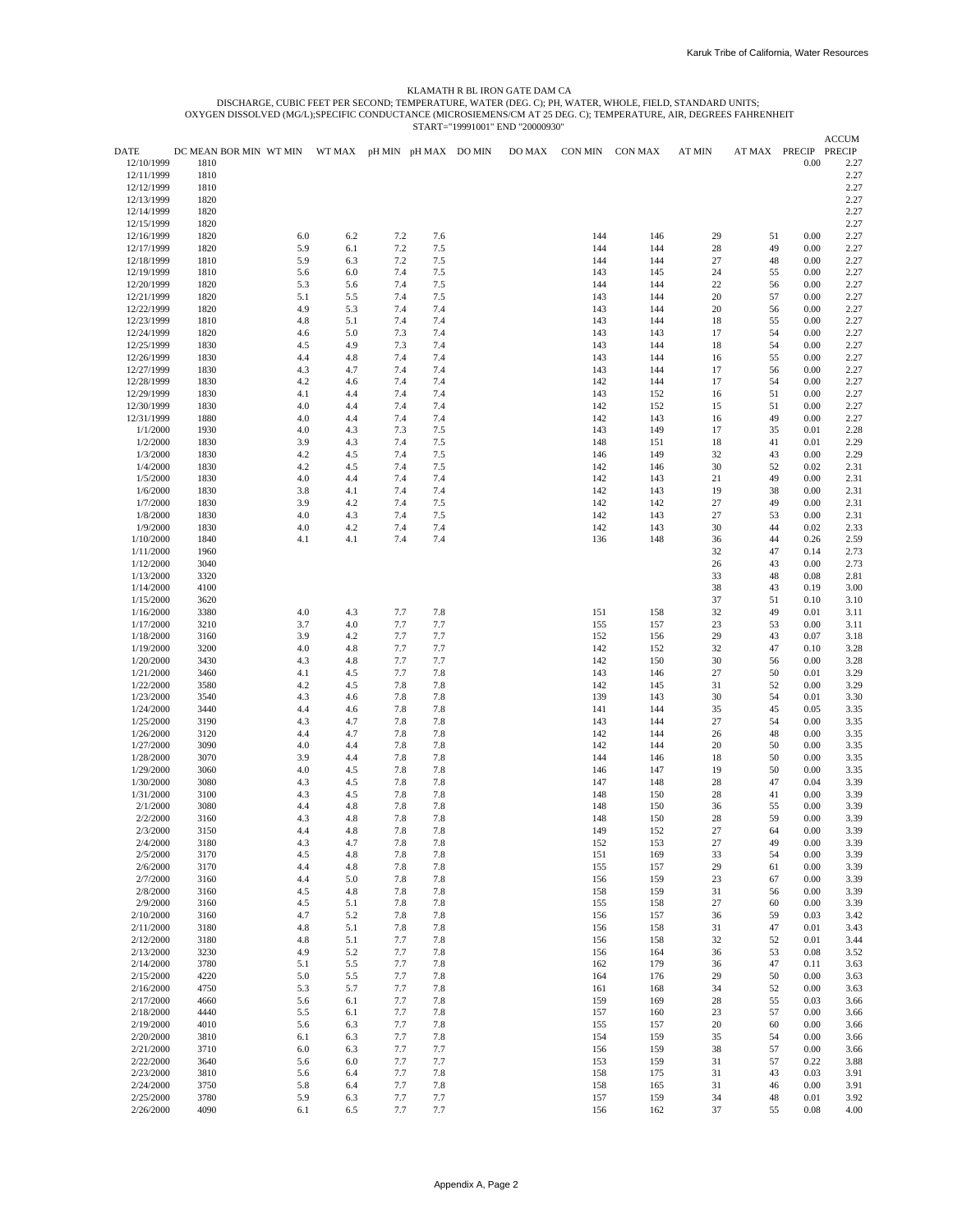# KLAMATH R BL IRON GATE DAM CA

DISCHARGE, CUBIC FEET PER SECOND; TEMPERATURE, WATER (DEG. C); PH, WATER, WHOLE, FIELD, STANDARD UNITS;<br>OXYGEN DISSOLVED (MG/L);SPECIFIC CONDUCTANCE (MICROSIEMENS/CM AT 25 DEG. C); TEMPERATURE, AIR, DEGREES FAHRENHEIT<br>STAR

|           |                        |      |      |        |                      |     | 31ANI - 17771001 |        |         |         |        |                      |      | <b>ACCUM</b> |
|-----------|------------------------|------|------|--------|----------------------|-----|------------------|--------|---------|---------|--------|----------------------|------|--------------|
| DATE      | DC MEAN BOR MIN WT MIN |      |      | WT MAX | pH MIN pH MAX DO MIN |     |                  | DO MAX | CON MIN | CON MAX | AT MIN | AT MAX PRECIP PRECIP |      |              |
| 2/27/2000 | 4510                   |      | 6.2  | 7.1    | 7.7                  | 7.8 |                  |        | 155     | 170     | 36     | 49                   | 0.12 | 4.12         |
| 2/28/2000 | 4370                   |      | 6.0  | 6.7    | 7.7                  | 7.7 |                  |        | 155     | 172     | 33     | 52                   | 0.00 | 4.12         |
| 2/29/2000 | 4370                   |      | 6.1  | 6.7    | 7.7                  | 7.7 |                  |        | 154     | 164     | 28     | 49                   | 0.06 | 4.18         |
| 3/1/2000  | 4200                   |      | 5.8  | 6.5    | 7.7                  | 7.7 |                  |        | 148     | 166     | 23     | 49                   | 0.00 | 4.18         |
| 3/2/2000  | 4010                   |      | 6.3  | 6.6    | 7.7                  | 7.7 |                  |        | 145     | 149     | 31     | 50                   | 0.03 | 4.21         |
| 3/3/2000  | 3950                   |      | 5.9  | 6.3    | 7.6                  | 7.7 |                  |        | 145     | 150     | 27     | 61                   | 0.00 | 4.21         |
| 3/4/2000  | 4020                   |      | 6.1  | 6.6    | 7.6                  | 7.7 |                  |        | 140     | 153     | 33     | 45                   | 0.14 | 4.35         |
| 3/5/2000  | 4170                   |      | 5.6  | 6.3    | 7.6                  | 7.7 |                  |        | 144     | 155     | 32     | 38                   | 0.04 | 4.39         |
| 3/6/2000  | 4070                   |      | 5.9  | 6.6    | 7.3                  | 7.8 |                  |        | 144     | 146     | 29     | 48                   | 0.00 | 4.39         |
| 3/7/2000  | 4710                   |      | 5.9  | 6.3    | 7.7                  | 7.7 | 12.8             | 13.2   | 144     | 150     | 28     | 47                   | 0.00 | 4.39         |
| 3/8/2000  | 5060                   |      | 6.0  | 6.4    | 7.7                  | 7.7 | 12.7             | 13.2   | 148     | 152     | 31     | 51                   | 0.00 | 4.39         |
| 3/9/2000  | 4710                   |      | 6.0  | 6.5    | 7.7                  | 7.7 | 12.7             | 13.1   | 151     | 154     | 29     | 51                   | 0.00 | 4.39         |
| 3/10/2000 | 4660                   |      | 6.0  | 6.4    | 7.7                  | 7.7 | 12.7             | 13.2   | 152     | 155     | 27     | 60                   | 0.00 | 4.39         |
| 3/11/2000 | 4650                   |      | 6.1  | 6.8    | 7.7                  | 7.8 | 12.8             | 13.2   | 153     | 155     | 30     | 57                   | 0.00 | 4.39         |
| 3/12/2000 | 4510                   |      | 5.9  | 6.6    | 7.7                  | 7.7 | 12.9             | 13.3   | 153     | 154     | 24     | 60                   | 0.00 | 4.39         |
| 3/13/2000 | 4680                   |      | 6.1  | 6.5    | 7.7                  | 7.7 | 13.1             | 13.3   | 153     | 154     | 30     | 58                   | 0.00 | 4.39         |
| 3/14/2000 | 4690                   |      | 6.1  | 6.9    | 7.7                  | 7.8 | 12.9             | 13.2   | 154     | 157     | 30     | 64                   | 0.00 | 4.39         |
| 3/15/2000 | 4530                   |      | 6.2  | 7.0    | 7.7                  | 7.8 | 12.6             | 13.2   | 156     | 159     | 25     | 69                   | 0.00 | 4.39         |
| 3/16/2000 | 4000                   |      | 6.5  | 7.6    | 7.7                  | 7.8 | 12.5             | 13.0   | 156     | 160     | 34     | 51                   | 0.00 | 4.39         |
| 3/17/2000 | 3510                   |      | 6.4  | 7.3    | 7.7                  | 7.8 | 12.3             | 12.7   | 160     | 161     | 24     | 57                   | 0.00 | 4.39         |
| 3/18/2000 | 3380                   |      | 6.8  | 7.3    | 7.7                  | 7.8 | 12.1             | 12.5   | 160     | 161     | 35     | 58                   | 0.01 | 4.40         |
| 3/19/2000 | 3390                   |      | 7.1  | 7.8    | 7.7                  | 7.8 | 12.0             | 12.3   | 161     | 162     | 34     | 50                   | 0.00 | 4.40         |
| 3/20/2000 | 3380                   |      | 6.7  | 7.8    | 7.7                  | 7.8 | 12.0             | 12.3   | 160     | 161     | 25     | 56                   | 0.00 | 4.40         |
| 3/21/2000 | 3360                   |      | 6.9  | 8.1    | 7.7                  | 7.8 | 11.7             | 12.3   | 160     | 160     | 25     | 80                   | 0.00 | 4.40         |
| 3/22/2000 | 2950                   |      | 7.5  | 8.4    | 7.7                  | 7.7 | 11.5             | 11.9   | 158     | 160     | 32     | 68                   | 0.02 | 4.42         |
| 3/23/2000 | 2810                   |      | 7.7  | 8.6    | 7.7                  | 7.8 | 11.5             | 11.8   | 158     | 159     | 28     | 59                   | 0.00 | 4.42         |
| 3/24/2000 | 2730                   |      | 7.5  | 8.6    | 7.7                  | 7.7 | 11.2             | 11.7   | 158     | 159     | 24     | 68                   | 0.00 | 4.42         |
| 3/25/2000 | 2770                   |      | 7.9  | 9.1    | 7.7                  | 7.8 | 11.0             | 11.5   | 158     | 159     | 30     | 70                   | 0.00 | 4.42         |
| 3/26/2000 | 2910                   |      | 8.3  | 9.4    | 7.7                  | 7.8 | 10.8             | 11.4   | 159     | 159     | 26     | 74                   | 0.00 | 4.42         |
| 3/27/2000 |                        |      |      | 10.0   |                      |     |                  |        |         |         |        | 60                   |      |              |
|           | 2720                   |      | 8.4  |        | 7.7                  | 7.8 | 10.8             | 11.3   | 159     | 160     | 35     |                      | 0.00 | 4.42         |
| 3/28/2000 | 2580                   |      | 8.1  | 9.5    | 7.7                  | 7.8 | 10.1             | 10.9   | 160     | 161     | 26     | 54<br>72             | 0.00 | 4.42         |
| 3/29/2000 | 2590                   |      | 8.0  | 9.7    | 7.7                  | 7.8 | 8.3              | 10.8   | 160     | 162     | 24     |                      | 0.00 | 4.42         |
| 3/30/2000 | 2580                   |      | 8.6  | 9.9    | 7.7                  | 7.8 | 8.6              | 10.8   | 161     | 163     | 34     | 76                   | 0.00 | 4.42         |
| 3/31/2000 | 2580                   |      | 8.5  | 10.0   | 7.7                  | 7.8 | 9.8              | 10.5   | 161     | 166     | 29     | 81                   | 0.00 | 4.42         |
| 4/1/2000  | 2590                   | 2200 | 9.0  | 10.6   | 7.7                  | 7.8 | 9.8              | 10.6   | 157     | 165     | 33     | 77                   | 0.00 | 4.42         |
| 4/2/2000  | 2590                   | 2200 | 9.3  | 10.9   | 7.7                  | 7.8 | 7.3              | 10.2   | 163     | 164     | 34     | 84                   | 0.00 | 4.42         |
| 4/3/2000  | 2590                   | 2200 | 9.7  | 10.0   | 7.7                  | 7.9 | 8.9              | 11.2   | 161     | 164     | 35     | 85                   | 0.00 | 4.42         |
| 4/4/2000  | 2600                   | 2200 | 9.8  | 11.7   | 7.7                  | 7.9 | 9.0              | 9.7    | 161     | 162     | 39     | 78                   | 0.00 | 4.42         |
| 4/5/2000  | 2550                   | 2200 | 10.3 | 11.9   | 7.7                  | 8.0 | 9.4              | 9.9    | 160     | 162     | 33     | 74                   | 0.00 | 4.42         |
| 4/6/2000  | 2270                   | 2200 | 10.3 | 12.1   | 7.7                  | 8.0 | 9.3              | 10.3   | 160     | 161     | 31     | 66                   | 0.00 | 4.42         |
| 4/7/2000  | 2230                   | 2200 | 10.5 | 12.1   | 7.7                  | 7.8 | 9.5              | 10     | 160     | 162     | 32     | 78                   | 0.00 | 4.42         |
| 4/8/2000  | 2220                   | 2200 | 10.8 | 11.9   | 7.6                  | 7.8 | 8.9              | 9.9    | 160     | 164     | 40     | 71                   | 0.00 | 4.42         |
| 4/9/2000  | 2220                   | 2200 | 10.8 | 12.7   | 7.6                  | 8.0 | 9.2              | 10.5   | 160     | 164     | 37     | 66                   | 0.00 | 4.42         |
| 4/10/2000 | 2220                   | 2200 | 11.3 | 12.4   | 7.7                  | 7.9 | 9.4              | 9.9    | 162     | 164     | 32     | 75                   | 0.00 | 4.42         |
| 4/11/2000 | 2220                   | 2200 | 11.5 | 12.3   | 7.6                  | 7.8 | 9.1              | 10.1   | 159     | 162     | 37     | 78                   | 0.00 | 4.42         |
| 4/12/2000 | 2230                   | 2200 | 11.3 | 12.6   | 7.6                  | 7.9 | 9.1              | 10.3   | 156     | 159     | 45     | 70                   | 0.05 | 4.47         |
| 4/13/2000 | 2280                   | 2200 | 11.5 | 12.5   | 7.6                  | 7.8 | 9.5              | 10.1   | 154     | 156     | 44     | 59                   | 0.16 | 4.63         |
| 4/14/2000 | 2300                   | 2200 | 11.8 | 12.6   | 7.5                  | 7.7 | 9.2              | 10.1   | 154     | 158     | 42     | 63                   | 0.02 | 4.65         |
| 4/15/2000 | 2310                   | 2200 | 11.6 | 12.1   | 7.5                  | 7.6 | 8.5              | 9.9    | 154     | 157     | 41     | 51                   | 0.09 | 4.74         |
| 4/16/2000 | 2290                   | 2200 | 11.2 | 11.9   | 7.4                  | 7.6 | 9.3              | 10.0   | 152     | 155     | 38     | 59                   | 0.01 | 4.75         |
| 4/17/2000 | 2280                   | 2200 | 11.4 | 12.1   | 7.4                  | 7.6 | 9.6              | 10.3   | 151     | 152     | 39     | 60                   | 0.08 | 4.83         |
| 4/18/2000 | 2580                   | 2200 | 10.8 | 11.6   | 7.4                  | 7.5 | 9.3              | 10.1   | 151     | 164     | 37     | 44                   | 0.16 | 4.99         |
| 4/19/2000 | 2500                   | 2200 | 10.8 | 11.8   | 7.4                  | 7.5 | 9.0              | 9.7    | 157     | 168     | 41     | 58                   | 0.00 | 4.99         |
| 4/20/2000 | 2380                   | 2200 | 10.9 | 12.4   | 7.3                  | 7.5 | 9.6              | 10.1   | 152     | 157     | 38     | 75                   | 0.00 | 4.99         |
| 4/21/2000 | 2390                   | 2200 | 11.0 | 12.9   | 7.4                  | 7.6 | 9.8              | 10.6   | 151     | 152     | 36     | 77                   | 0.00 | 4.99         |
| 4/22/2000 | 3060                   | 2200 | 11.7 | 13.3   | 7.4                  | 7.7 | 9.9              | 10.9   | 145     | 152     | 43     | 69                   | 0.00 | 4.99         |
| 4/23/2000 | 3680                   | 2200 | 11.3 | 12.4   | 7.4                  | 7.6 | 10.2             | 10.8   | 150     | 152     | 35     | 56                   | 0.00 | 4.99         |
| 4/24/2000 | 3930                   | 2200 | 11.1 | 12.1   | 7.4                  | 7.5 | 10.0             | 10.6   | 152     | 154     | 28     | 67                   | 0.00 | 4.99         |
| 4/25/2000 | 3770                   | 2200 | 11.5 | 12.9   | 7.4                  | 7.7 | 10.1             | 10.8   | 153     | 156     | 39     | 66                   | 0.00 | 4.99         |
| 4/26/2000 | 3190                   | 1750 | 11.3 | 12.7   | 7.3                  | 7.6 | 9.7              | 10.4   | 155     | 158     | 37     | 80                   | 0.00 | 4.99         |
| 4/27/2000 | 2490                   | 1750 | 11.4 | 12.0   | 7.2                  | 7.5 | 9.3              | 10.3   | 157     | 159     | 37     | 70                   | 0.03 | 5.02         |
| 4/28/2000 | 2360                   | 1750 | 10.9 | 12.0   | 7.3                  | 7.6 | 9.9              | 11.2   | 158     | 160     | 29     | 51                   | 0.00 | 5.02         |
| 4/29/2000 | 2380                   | 1750 | 10.7 | 12.5   | 7.4                  | 7.7 | 10.9             | 11.7   | 158     | 160     | 27     | 69                   | 0.00 | 5.02         |
| 4/30/2000 | 2300                   | 1750 | 11.5 | 13.4   | 7.5                  | 7.9 | 11.5             | 12.6   | 158     | 160     | 33     | 83                   | 0.00 | 5.02         |
| 5/1/2000  | 2450                   | 1750 | 12.3 | 13.0   | 7.6                  | 7.9 | 12.1             | 12.8   | 156     | 160     | 36     | 80                   | 0.02 | 5.04         |
| 5/2/2000  | 2560                   | 1750 | 11.9 | 13.4   | 7.6                  | 7.9 | 12.5             | 13.2   | 153     | 157     | 37     | 75                   | 0.00 | 5.04         |
| 5/3/2000  | 2580                   | 1750 | 12.7 | 13.7   | 7.5                  | 7.9 | 12.4             | 13.3   | 151     | 154     | 45     | 71                   | 0.00 | 5.04         |
| 5/4/2000  | 2580                   | 1750 | 12.8 | 14.4   | 7.6                  | 8.0 | 12.1             | 13.4   | 148     | 152     | 40     | 64                   | 0.01 | 5.05         |
| 5/5/2000  | 2560                   | 1750 | 12.5 | 14.2   | 7.6                  | 8.0 | 11.9             | 13.1   | 146     | 148     | 32     | 69                   | 0.00 | 5.05         |
| 5/6/2000  | 2650                   | 1750 | 12.3 | 13.2   | 7.4                  | 7.7 | 10.0             | 12.1   | 147     | 152     | 40     | 62                   | 0.02 | 5.07         |
| 5/7/2000  | 3000                   | 1750 | 12.2 | 13.3   | 7.4                  | 7.7 |                  |        | 147     | 150     | 39     | 65                   | 0.00 | 5.07         |
| 5/8/2000  | 3000                   | 1750 | 12.5 | 14.4   | 7.5                  | 7.8 |                  |        | 148     | 150     | 44     | 70                   | 0.00 | 5.07         |
| 5/9/2000  | 2950                   | 1750 | 12.8 | 13.0   | 7.3                  | 7.6 |                  |        | 146     | 151     | 44     | 64                   | 0.00 | 5.07         |
| 5/10/2000 | 2940                   | 1750 | 12.6 | 13.2   | 7.4                  | 7.5 | 9.6              | 10.1   | 145     | 148     | 36     | 51                   | 0.01 | 5.08         |
| 5/11/2000 | 3020                   | 1750 | 12.4 | 13.6   | 7.4                  | 7.6 | 9.8              | 10.2   | 146     | 148     | 34     | 54                   | 0.00 | 5.08         |
| 5/12/2000 | 2990                   | 1750 | 12.3 | 13.0   | 7.3                  | 7.5 | 9.2              | 10.3   | 147     | 149     | 28     | 62                   | 0.00 | 5.08         |
| 5/13/2000 | 2670                   | 1750 | 12.4 | 13.0   | 7.3                  | 7.4 | 9.2              | 9.5    | 149     | 150     | 40     | 61                   | 0.00 | 5.08         |
| 5/14/2000 | 2290                   | 1750 | 12.4 | 13.1   | 7.2                  | 7.4 | 8.6              | 9.6    | 149     | 152     | 44     | 63                   | 0.01 | 5.09         |
| 5/15/2000 | 2250                   | 1750 | 12.3 | 13.2   | 7.2                  | 7.4 | 8.7              | 9.8    | 150     | 152     | 40     | 64                   | 0.04 | 5.13         |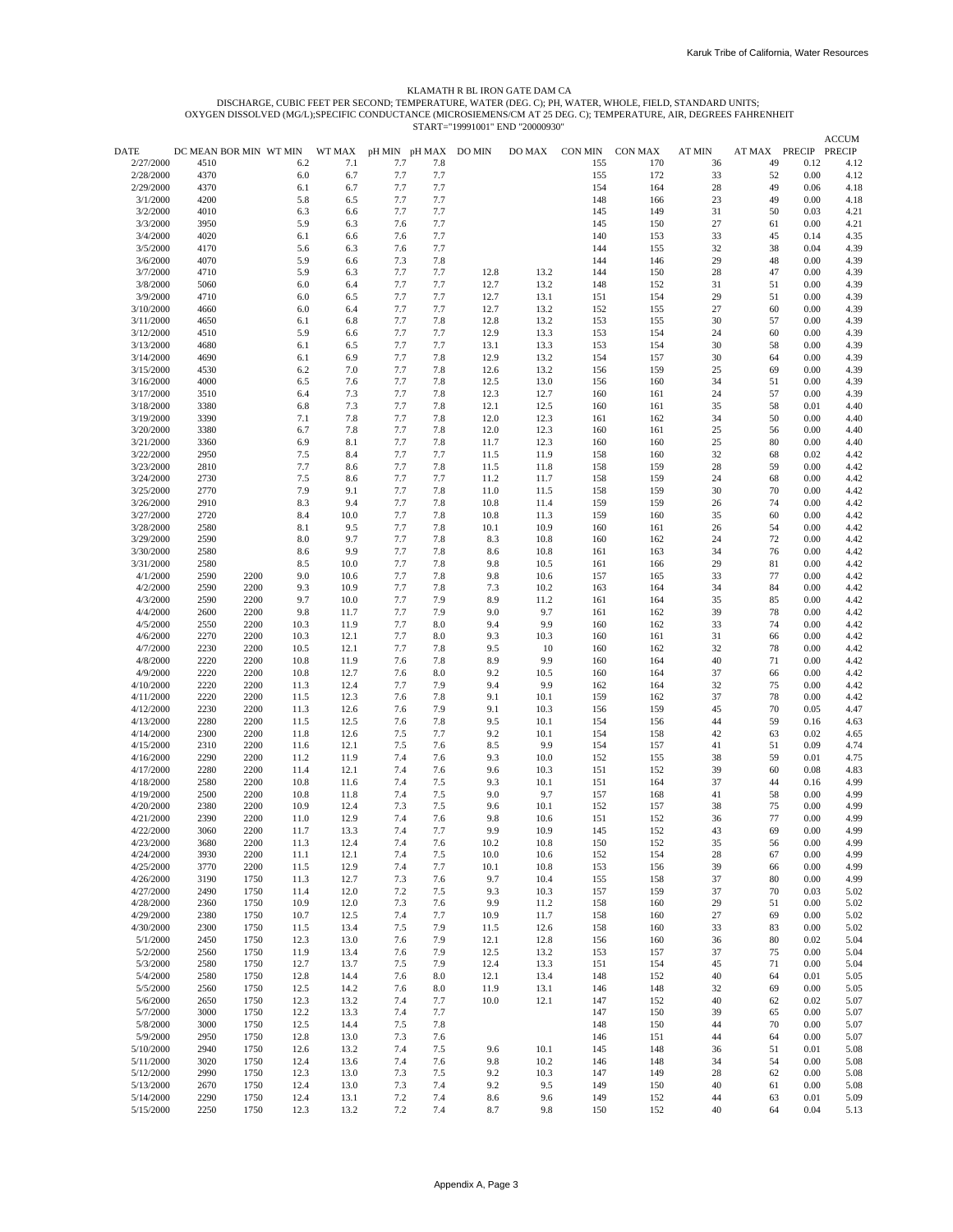### KLAMATH R BL IRON GATE DAM CA

DISCHARGE, CUBIC FEET PER SECOND; TEMPERATURE, WATER (DEG. C); PH, WATER, WHOLE, FIELD, STANDARD UNITS;<br>OXYGEN DISSOLVED (MG/L);SPECIFIC CONDUCTANCE (MICROSIEMENS/CM AT 25 DEG. C); TEMPERATURE, AIR, DEGREES FAHRENHEIT<br>STAR

|                        |                        |              |              |              |               |            | 911M1-1221001 |            |            |            |          |               |              | <b>ACCUM</b> |
|------------------------|------------------------|--------------|--------------|--------------|---------------|------------|---------------|------------|------------|------------|----------|---------------|--------------|--------------|
| DATE                   | DC MEAN BOR MIN WT MIN |              |              | WT MAX       | pH MIN pH MAX |            | DO MIN        | DO MAX     | CON MIN    | CON MAX    | AT MIN   | AT MAX PRECIP |              | PRECIP       |
| 5/16/2000              | 2260                   | 1750         | 12.4         | 14.3         | 7.2           | 7.6        | 9.2           | 10.7       | 150        | 153        | 44       | 63            | 0.01         | 5.14         |
| 5/17/2000              | 2250                   | 1750         | 13.0         | 14.7         | 7.2           | 7.4        | 9.4           | 10.4       | 152        | 154        | 43       | 67            | 0.00         | 5.14         |
| 5/18/2000              | 2220                   | 1750         | 13.0         | 14.5         | 7.2           | 7.3        | 9.4           | 9.9        | 152        | 153        | 36       | 80            | 0.00         | 5.14         |
| 5/19/2000              | 1870                   | 1750         | 13.3         | 15.5         | 7.1           | 7.3        | 9.4           | 10.3       | 153        | 156        | 43       | 81            | 0.00         | 5.14         |
| 5/20/2000              | 1810                   | 1750         | 13.5         | 15.6         | 7.1           | 7.4        | 9.4           | 10.3       | 156        | 159        | 41       | 87            | 0.00         | 5.14         |
| 5/21/2000              | 1810                   | 1750         | 13.8         | 16.1         | 7.1           | 7.3        | 9.3           | 10.4       | 158        | 162        | 44       | 92            | 0.00         | 5.14         |
| 5/22/2000              | 1810                   | 1750         | 14.3         | 16.9         | 7.1           | 7.5        | 9.2           | 11.0       | 160        | 163        | 50       | 88            | 0.00         | 5.14         |
| 5/23/2000              | 1800                   | 1750         | 14.4         | 17.9         | 7.1           | 7.6        | 9.1           | 11.2       | 163        | 165        | 49       | 85            | 0.00         | 5.14         |
| 5/24/2000              | 1800                   | 1750         | 14.7         | 18.1         | 7.1           | 7.6        | 9.4           | 11.0       | 163        | 166        | 45       | 79            | 0.00         | 5.14         |
| 5/25/2000              | 1800                   | 1750         | 14.9         | 17.5         | 7.2           | 7.9        | 9.6           | 10.5       | 164        | 169        | 43       | 82            | 0.00         | 5.14         |
| 5/26/2000              | 1800                   | 1750         | 14.9         | 16.1         | 7.3           | 7.7        | 8.3           | 9.6        | 169        | 178        | 47       | 81            | 0.00         | 5.14         |
| 5/27/2000              | 1800                   | 1750         | 15.6         | 17.0         | 7.4           | 7.7        | 8.5           | 9.5        | 176        | 179        | 55       | 83            | 0.00         | 5.14         |
| 5/28/2000              | 1800                   | 1750         | 15.6         | 17.7         | 7.4           | 7.7        | 8.7           | 9.5        | 177        | 179        | 46       | 76            | 0.00         | 5.14         |
| 5/29/2000              | 1810                   | 1750         | 15.6         | 17.9         | 7.3           | 7.6        | 8.8           | 9.3        | 177        | 182        | 38       | 68            | 0.00         | 5.14         |
| 5/30/2000              | 1810                   | 1750         | 16.3         | 17.9         | 7.1           | 7.5        | 8.6           | 9.7        | 181        | 187        | 36       | 58            | 0.00         | 5.14         |
| 5/31/2000              | 1810                   | 1750         | 15.5         | 17.2         | 7.0           | 7.2        | 8.4           | 9.3        | 186        | 191        | 30       | 74            | 0.00         | 5.14         |
| 6/1/2000               | 1630                   | 1500         | 15.5         | 17.0         | 7.0           | 7.2        | 8.0           | 9.0        | 191        | 199        | 34       | 87            | 0.00         | 5.14         |
| 6/2/2000               | 1590                   | 1500         | 16.0         | 17.8         | 7.0           | 7.2        | 8.1           | 8.9        | 199        | 204        | 42       | 87            | 0.00         | 5.14         |
| 6/3/2000               | 1580                   | 1500         | 16.5         | 17.7         | 7.0           | 7.2        | 8.3           | 9.0        | 203        | 207        | 41       | 91            | 0.00         | 5.14         |
| 6/4/2000               | 1560                   | 1500         | 15.9         | 17.9         | 7.0           | 7.3        | 7.8           | 9.1        | 200        | 208        | 44       | 87            | 0.00         | 5.14         |
| 6/5/2000               | 1530                   | 1500         | 16.0         | 18.5         | 7.0           | 7.3        | 7.5           | 9.2        | 202        | 211        | 43       | 80            | 0.00         | 5.14         |
| 6/6/2000               | 1530                   | 1500         | 17.0         | 18.0         | 7.1           | 7.6        | 8.4           | 9.3        | 207        | 211        | 41       | 82            | 0.00         | 5.14         |
| 6/7/2000               | 1540                   | 1500         | 17.1         | 17.6         | 7.4           | 7.7        | 7.7           | 9.1        | 206        | 212        | 45       | 77            | 0.06         | 5.20         |
| 6/8/2000               | 1540                   | 1500         | 16.9         | 18.0         | 7.3           | 7.7        | 7.6           | 8.4        | 206        | 211        | 46       | 60            | 0.01         | 5.21         |
| 6/9/2000               | 1540                   | 1500         | 16.7         | 17.4         | 7.4           | 7.6        | 6.8           | 8.3        | 206        | 211        | 44       | 69            | 0.00         | 5.21         |
| 6/10/2000              | 1540                   | 1500         | 16.7         | 18.4         | 7.4           | 7.7        | 6.9           | 8.2        | 210        | 214        | 40       | 64            | 0.00         | 5.21         |
| 6/11/2000              | 1540                   | 1500         | 16.7         | 17.4         | 7.3           | 7.6        | 6.8           | 8.3        | 210        | 212        | 38       | 71            | 0.00         | 5.21         |
| 6/12/2000              | 1540                   | 1500         | 16.6         | 17.3         | 7.3           | 7.5        | 6.9           | 8.2        | 208        | 214        | 50       | 74            | 0.00         | 5.21         |
| 6/13/2000              | 1540                   | 1500         | 16.7         | 19.1         | 7.3           | 7.7        | 7.1           | 8.5        | 210        | 215        | 43       | 95            | 0.00         | 5.21         |
| 6/14/2000              | 1530                   | 1500         | 17.5         | 19.4         | 7.4           | 7.8        | 7.0           | 8.7        | 211        | 215        | 51       | 93            | 0.00         | 5.21         |
| 6/15/2000              | 1530                   | 1500         | 17.5         | 19.7         | 7.5           | 7.8        | 7.3           | 8.8        | 212        | 217        | 55       | 85            | 0.00         | 5.21         |
| 6/16/2000              | 1420                   | 1000         | 17.6         | 19.5         | 7.5           | 7.8        | 7.2           | 8.7        | 216        | 219        | 46       | 84            | 0.00         | 5.21         |
| 6/17/2000              | 1270                   | 1000         | 18.0         | 19.3         | 7.5           | 7.7        | 7.2           | 8.6        | 216        | 219        | 55       | 91            | 0.00         | 5.21         |
| 6/18/2000              | 1280                   | 1000         | 17.4         | 19.8         | 7.4           | 7.8        | 7.3           | 8.7        | 214        | 218        | 48       | 91            | 0.00         | 5.21         |
| 6/19/2000              | 1220                   | 1000         | 17.8         | 19.6         | 7.4           | 7.7        | 7.2           | 8.7        | 214        | 217        | 47       | 81            | 0.00         | 5.21         |
| 6/20/2000              | 1040                   | 1000         | 17.7         | 19.9         | 7.4           | 7.7        | 7.1           | 8.8        | 215        | 217        | 46       | 92            | 0.00         | 5.21         |
| 6/21/2000              | 1050                   | 1000         | 18.1         | 20.3         | 7.4           | 7.7        | 7.2           | 9.1        | 213        | 217        | 50       | 94            | 0.00         | 5.21         |
| 6/22/2000              | 1050                   | 1000         | 18.6         | 20.6         | 7.5           | 7.9        | 7.4           | 9.1        | 213        | 216        | 53       | 87            | 0.00         | 5.21         |
| 6/23/2000              | 1050                   | 1000         | 18.5         | 20.6         | 7.6           | 7.9        | 7.8           | 9.7        | 209        | 214        | 50       | 87            | 0.00         | 5.21         |
| 6/24/2000              | 1050                   | 1000         | 18.6         | 21.1         | 7.6           | 7.9        | 7.7           | 9.9        | 209        | 212        | 50       | 88            | 0.00         | 5.21         |
| 6/25/2000              | 1070                   | 1000         | 18.6         | 20.8         | 7.5           | 7.9        | 7.2           | 9.5        | 209        | 218        | 50       | 93            | 0.00         | 5.21         |
| 6/26/2000              | 1060                   | 1000         | 19.2         | 21.2         | 7.5           | 8.0        | 7.3           | 9.7        | 208        | 216        | 53       | 99            | 0.00         | 5.21         |
| 6/27/2000              | 1050                   | 1000         | 18.9         | 20.6         | 7.6           | 8.0        | 7.6           | 9.8        | 207        | 214        | 51       | 98            | 0.00         | 5.21         |
| 6/28/2000              | 1040                   | 1000         | 19.1         | 21.6         | 7.7           | 8.1        | 7.7           | 10.1       | 204        | 208        | 52       | 94            | 0.00         | 5.21         |
| 6/29/2000              | 1050                   | 1000         | 19.2         | 21.2         | 7.7           | 8.0        | 8.2           | 10.2       | 200        | 205        | 53       | 97            | 0.00         | 5.21         |
| 6/30/2000              | 1050                   | 1000         | 19.3         | 21.8         | 7.6           | 8.2        | 7.9           | 10.2       | 201        | 204        | 54       | 85            | 0.00         | 5.21         |
| 7/1/2000               | 1050                   | 1000         | 19.2         | 21.8         | 7.8           | 8.3        | 7.8           | 10.6       | 198        | 204        | 50       | 78            | 0.00         | 5.21         |
| 7/2/2000               | 1050                   | 1000         | 19.1         | 21.2         | 7.8           | 8.2        | 8.0           | 10.4       | 195        | 199        | 39       | 78            | 0.00         | 5.21         |
| 7/3/2000               | 1040                   | 1000         | 19.0         | 21.1         | 7.8           | 8.3        | 8.1           | 10.8       | 196        | 198        | 44       | 70            | 0.00         | 5.21         |
| 7/4/2000               | 1040                   | 1000         | 18.8         | 20.1         | 7.7           | 8.2        | 8.5           | 10.7       | 191        | 197        | 33       | 75            | 0.00         | 5.21         |
| 7/5/2000               | 1040                   | 1000         | 18.7         | 19.6         | 7.6           | 8.1        | 8.3           | 10.7       | 192        | 195        | 47       | 69            | 0.00         | 5.21         |
| 7/6/2000               | 1040                   | 1000         | 18.2         | 19.8         | 7.6           | 7.8        | 8.3           | 10.9       | 194        | 198        | 39       | 77            | 0.00         | 5.21         |
| 7/7/2000               | 1040                   | 1000         | 18.4         | 19.5         | 7.5           | 7.7        | 8.4           | 10.8       | 194        | 199        | 49       | 82            | 0.00         | 5.21         |
| 7/8/2000               | 1050                   | 1000         | 18.4         | 20.1         | 7.5           | 7.8        | 8.9           | 10.9       | 193        | 196        | 43       | 80            | 0.00         | 5.21         |
| 7/9/2000               | 1060                   | 1000         | 18.8         | 20.6         | 7.6           | 7.8        | 8.9           | 11.1       | 192        | 195        | 48       | 83            | 0.00         | 5.21         |
| 7/10/2000              | 1060                   | 1000         | 18.8         | 19.7         | 7.6           | 8.0        | 7.5           | 10.7       | 191        | 195        | 46       | 88            | 0.00         | 5.21         |
| 7/11/2000              | 1060                   | 1000         | 19.0         | 20.5         | 7.6           | 7.9        | 7.4           | 9.1        | 189        | 194        | 50       | 94            | 0.00         | 5.21         |
| 7/12/2000              | 1050                   | 1000         | 19.2         | 20.3         | 7.6           | 7.9        | 7.1           | 9.4        | 187        | 190        | 53       | 94            | 0.00         | 5.21         |
| 7/13/2000              | 1050                   | 1000         | 19.0         | 20.1         | 7.6           | 7.9        | 7.4           | 9.5        | 185        | 189        | 51       | 88            | 0.00         | 5.21         |
| 7/14/2000              | 1050                   | 1000         | 19.2         | 20.9         | 7.6           | 8.1        | 6.7           | 9.6        | 183        | 190        | 49       | 87            | 0.00         | 5.21         |
| 7/15/2000              | 1050                   | 1000         | 19.2         | 20.2         | 7.6           | 8.0        | 7.3           | 9.5        | 183        | 188        | 55       | 92            | 0.00         | 5.21         |
| 7/16/2000              | 1050                   | 1000         | 19.3         | 20.3         | 7.7           | 8.1        | 7.4           | 9.7        | 182        | 186        | 56       | 92            | 0.00         | 5.21         |
| 7/17/2000              | 1050                   | 1000         | 19.3         | 20.6         | 7.6           | 8.2        | 6.4           | 9.9        | 181        | 186        | 62       | 91            | 0.00         | 5.21         |
| 7/18/2000              | 1050                   | 1000         | 19.3         | 20.7         | 7.7           | 8.1        |               |            | 180        | 194        | 55       | 91            | 0.00         | 5.21         |
| 7/19/2000              | 1050                   | 1000         | 19.4         | 20.9         | 7.6           | 8.2        |               |            | 184        | 191        |          | 94            | 0.00         |              |
|                        |                        |              |              |              |               |            |               |            |            |            | 52       |               |              | 5.21         |
| 7/20/2000<br>7/21/2000 | 1050<br>1060           | 1000<br>1000 | 19.6<br>19.7 | 20.8<br>20.8 | 7.6<br>7.6    | 8.2<br>8.1 | 6.6           | 9.1        | 183<br>179 | 188<br>186 | 52<br>56 | 98<br>96      | 0.00<br>0.00 | 5.21<br>5.21 |
| 7/22/2000              | 1060                   | 1000         | 19.7         | 21.7         | 7.6           | 8.2        |               | 8.7        | 179        |            |          | 84            | 0.00         |              |
| 7/23/2000              |                        |              | 19.6         |              |               |            | 5.8           |            |            | 183        | 55       | 94            |              | 5.21         |
|                        | 1060                   | 1000         |              | 21.3         | 7.6           | 8.0        | 6.5           | 8.7        | 178        | 182        | 50       |               | 0.00         | 5.21         |
| 7/24/2000              | 1060                   | 1000         | 19.7         | 21.5         | 7.7           | 8.0        | 5.8           | 8.1        | 179        | 182        | 53       | 95            | 0.00         | 5.21         |
| 7/25/2000              | 1060                   | 1000         | 19.6         | 21.8         | 7.6           | 8.2        | 5.3           | 8.7        | 177        | 196        | 51       | 88            | 0.00         | 5.21         |
| 7/26/2000              | 1060                   | 1000         | 19.5         | 21.7         | 7.7           | 8.3        | 6.3           | 8.7        | 173        | 181        | 50       | 88            | 0.00         | 5.21         |
| 7/27/2000              | 1060                   | 1000         | 19.6         | 21.1         | 7.7           | 8.1        | 5.9           | 8.4        | 173        | 177        | 51       | 93            | 0.00         | 5.21         |
| 7/28/2000              | 1060                   | 1000         | 19.8         | 21.7         | 7.8           | 8.2        | 5.7           | 8.3        | 174        | 183        | 54       | 97            | 0.00         | 5.21         |
| 7/29/2000              | 1050                   | 1000         | 20.0         | 21.6         | 7.8           | 8.1        | 5.9           | 8.1        | 177        | 184        | 55       | 99            | 0.00         | 5.21         |
| 7/30/2000              | 1050                   | 1000         | 20.2         | 21.7         | 7.8           | 8.2        | 6.7           | 8.7        | 174        | 181        | 58       | 99            | 0.00         | 5.21         |
| 7/31/2000              | 1060                   | 1000         | 20.4         | 22.6         | 7.8           | 8.5        | 6.9           | 9.2        | 173        | 176        | 60       | 95            | 0.00         | 5.21         |
| 8/1/2000<br>8/2/2000   | 1060<br>1060           | 1000<br>1000 | 20.4<br>20.5 | 22.1         | 7.8<br>7.8    | 8.3<br>8.2 | 6.5<br>6.4    | 8.7<br>8.2 | 174<br>175 | 178<br>178 | 57<br>55 | 102           | 0.00<br>0.00 | 5.21         |
|                        |                        |              |              | 21.8         |               |            |               |            |            |            |          | 106           |              | 5.21         |